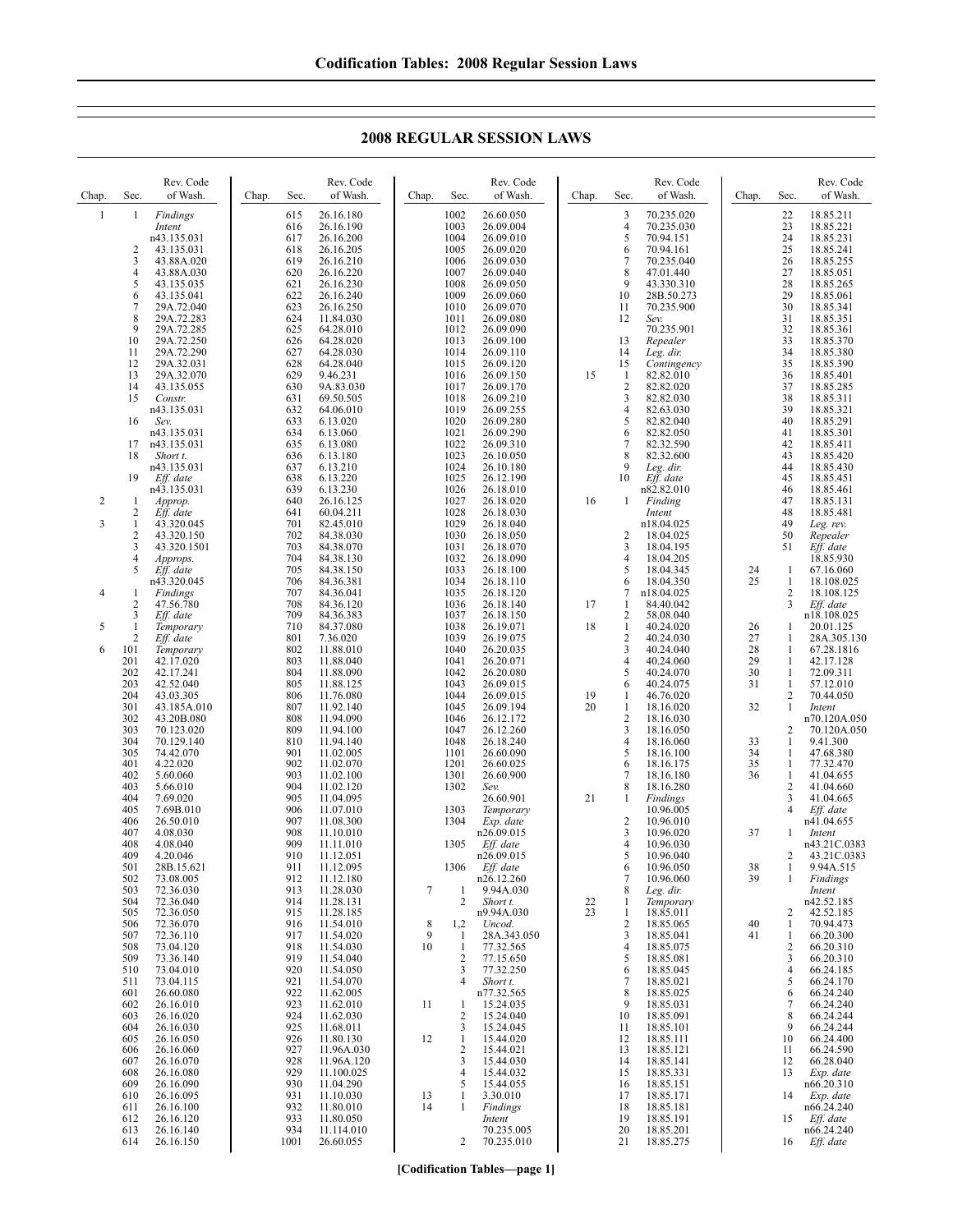| Chap.    | Sec.                | Rev. Code<br>of Wash.      | Chap.    | Sec.                           | Rev. Code<br>of Wash.     | Chap.    | Sec.                                    | Rev. Code<br>of Wash.      | Chap.      | Sec.                             | Rev. Code<br>of Wash.     | Chap. | Sec.                | Rev. Code<br>of Wash.         |
|----------|---------------------|----------------------------|----------|--------------------------------|---------------------------|----------|-----------------------------------------|----------------------------|------------|----------------------------------|---------------------------|-------|---------------------|-------------------------------|
|          |                     | n66.20.310<br>82.02.090    |          |                                | n43.101.010               |          |                                         | n82.14.030                 |            | 6                                | Eff. dates                | 119   | 1                   | 18.280.010                    |
| 42<br>43 | 1<br>$\mathbf{1}$   | 59.18.312                  |          | $\overline{2}$<br>3            | 43.101.010<br>43.101.080  |          | 602                                     | Savings<br>n82.14.030      | 107        | 1                                | n43.84.092<br>28A.410.060 |       | 2<br>3              | 18.280.020<br>18.280.030      |
|          | 2                   | Vetoed                     | 70       | 1<br>$\overline{2}$            | 51.12.100                 | 87       | 603                                     | n82.14.030                 | 108        | 1                                | Findings                  |       | 4<br>5              | 18.280.040                    |
| 44       | 1<br>2              | 38.40.220<br>38.24.010     |          |                                | Eff. date<br>n51.12.100   | 88       | $\mathbf{1}$<br>$\mathbf{1}$            | 41.05.550<br>51.12.120     |            | $\overline{2}$                   | 19.144.005<br>19.144.010  |       | 6                   | 18.280.050<br>18.280.060      |
| 45       | $\mathbf{1}$        | 47.01.350                  | 71       | 1                              | 49.77.010                 | 89       | $\mathbf{1}$                            | 46.44.0915                 |            | $\mathfrak{Z}$<br>$\overline{4}$ | 19.144.020                |       | 7                   | 18.280.070                    |
|          | 2<br>3              | 47.60.645<br>47.60.662     |          | $\overline{2}$<br>3            | 49.77.020<br>49.77.030    | 90       | $\mathbf{1}$                            | Purpose<br>n10.58.090      |            | 5                                | 19.144.030<br>19.144.040  |       | 8<br>9              | 18.280.080<br>18.280.090      |
|          | 4<br>1              | 53.08.295                  |          | 4                              | Leg. dir.                 |          | $\overline{c}$                          | 10.58.090                  |            | 6                                | 19.144.050                |       | 10                  | 18.280.100                    |
| 46<br>47 | 1                   | 76.09.030<br>Findings      | 72       | 5<br>1                         | 38.40.060<br>46.16.305    |          | 3                                       | Applic.<br>n10.58.090      |            | $\overline{7}$<br>8              | 19.144.060<br>19.144.070  |       | 11<br>12            | 18.280.110<br>18.280.120      |
|          |                     | Intent                     |          | 2<br>3                         | 46.16.725                 | 91<br>92 | 1                                       | 9A.76.177                  |            | 9                                | 19.144.080                |       | 13                  | 18.280.130                    |
|          | 2                   | n70.41.410<br>70.41.410    | 73       | 1                              | Uncod.<br>42.17.080       |          | 1<br>2                                  | 82.08.998<br>82.12.998     |            | 10<br>11                         | 19.144.090<br>19.144.100  |       | 14<br>15            | 18.280.140<br>18.280.150      |
|          | 3<br>4              | 70.41.420                  | 74       | $\mathbf{1}$                   | Finding                   | 93<br>94 | $\mathbf{1}$<br>$\mathbf{1}$            | 19.118.110                 |            | 12<br>13                         | 19.144.110                |       | 16<br>17            | 18.280.160                    |
|          | 5                   | 72.23.460<br>Temporary     |          | 2                              | n51.04.024<br>51.04.024   |          | $\overline{2}$                          | 66.24.140<br>66.24.145     |            | 14                               | 19.144.120<br>19.146.237  |       | 18                  | 18.280.170<br>18.280.180      |
| 48       | 6<br>1              | Contingency<br>82.14.390   |          | 3<br>$\overline{4}$            | 74.04.012<br>43.20A.711   |          | 3<br>4                                  | 66.04.010<br>66.04.010     |            | 15<br>16                         | 30.04.045<br>31.04.168    |       | 19<br>20            | 18.280.190<br>18.280.900      |
|          | 2                   | Eff. date                  |          | 5                              | 50.12.010                 |          | 5                                       | 66.28.010                  |            | 17                               | 31.12.518                 |       | 21                  | 18.235.020                    |
| 49       | 1                   | n82.14.390<br>82.04.298    |          | 6<br>$\overline{7}$            | 46.01.135<br>19.86.085    |          | 6<br>7                                  | 66.28.040<br>66.28.060     |            | 18<br>19                         | 32.04.320<br>33.04.022    |       | 22<br>23            | 43.24.150<br>15.58.206        |
| 50       | 1                   | 35.23.101                  |          | $\,$ 8 $\,$                    | 43.101.095                |          | 8                                       | 66.24.210                  |            | 20                               | 19.146.085                |       | 24                  | 18.85.035                     |
|          | $\overline{c}$<br>3 | 35.23.191<br>35.27.140     | 75       | 1<br>2                         | 59.18.365<br>59.18.375    |          | 9<br>10                                 | 66.24.481<br>66.20.300     |            | 21<br>22                         | 19.146.005<br>61.24.030   |       | 25<br>26            | Leg. dir.<br>Contingency      |
|          | 4                   | 35A.12.050                 | 76       | $\mathbf{1}$                   | 46.44.140                 |          | 11                                      | 66.20.310                  |            | 23                               | 9.94A.515                 | 120   | 1                   | 18.27.030                     |
| 51<br>52 | 1<br>1              | 46.16.045<br>46.10.020     | 77<br>78 | $\mathbf{1}$<br>$\mathbf{1}$   | 85.06.640<br>31.04.025    |          | 12                                      | Exp. date<br>n66.04.010    |            | 24<br>25                         | 9A.82.010<br>Leg. dir.    |       | $\overline{c}$<br>3 | 18.27.100<br>39.12.055        |
|          | 2                   | 46.10.040                  |          | $\overline{c}$                 | 31.04.035                 |          | 13                                      | Eff. date                  | 109        | $\mathbf{1}$                     | 19.146.095                |       | 4                   | 18.27.205                     |
| 53<br>54 | 1<br>1              | 43.20B.695<br>51.36.020    |          | 3<br>4                         | 19.146.010<br>Repealer    | 95       | 1                                       | n66.04.010<br>Finding      | 110        | $\mathbf{1}$<br>$\sqrt{2}$       | 48.29.010<br>48.29.015    |       | 5<br>6              | 51.16.070<br>50.13.060        |
| 55       | 1                   | 79.110.230                 |          | 5                              | Sev.                      |          |                                         | n28A.300.119               |            | 3                                | 48.29.210                 |       | $\tau$              | 50.12.070                     |
| 56       | 2<br>1              | 79.110.240<br>Purpose      | 79       | -1                             | n31.04.025<br>70.95N.290  |          | 2<br>3                                  | 28A.300.119<br>28A.600.320 |            | $\overline{4}$<br>5              | 48.29.143<br>48.29.147    |       | 8<br>9              | 51.48.103<br>51.48.020        |
|          |                     | n70.54.222                 | 80       | $\mathbf{1}$                   | 90.84.030                 |          | 4                                       | Contingency                |            | 6                                | 48.29.193                 |       | 10                  | Uncod.                        |
|          | 2<br>3              | 70.54.220<br>70.54.222     | 81       | 2<br>1                         | 90.84.040<br>Findings     | 96       | $\mathbf{1}$<br>$\overline{\mathbf{c}}$ | 68.52.100<br>68.52.185     |            | $\overline{7}$<br>8              | 48.29.195<br>48.29.140    |       | 11<br>12            | Vetoed<br>18.27.385           |
|          | 4                   | Eff. date                  |          |                                | n82.08.975                | 97       | $\mathbf{1}$                            | 43.43.753                  |            | 9                                | 48.29.005                 |       | 13                  | Vetoed                        |
| 57       | 1                   | n70.54.222<br>Short t.     |          | $\overline{2}$<br>3            | 82.08.975<br>82.12.975    |          | $\overline{2}$<br>3                     | 43.43.754<br>43.43.7541    |            | 10<br>11                         | 18.85.053<br>18.44.305    |       | 14<br>15            | Temporary<br>n18.27.030       |
|          |                     | 65.24.900                  |          | 4                              | 82.04.260                 |          | 4                                       | 43.43.756                  |            | 12                               | 19.146.103                |       | 16                  | Sev.                          |
|          | $\overline{c}$<br>3 | 65.24.010<br>65.24.020     |          | 5<br>6                         | 82.04.250<br>82.04.290    | 98<br>99 | 1<br>1                                  | 4.24.550<br>Findings       |            | 13<br>14                         | 48.29.213<br>Sev.         |       | 17                  | n18.27.030<br>Contingency     |
|          | 4                   | 65.24.030                  |          | 7                              | 82.04.4461                |          |                                         | Purpose                    |            |                                  | 48.29.900                 | 121   | $101 -$             | Par. veto                     |
|          | 5<br>6              | 65.24.040<br>Applic.       |          | 8<br>9                         | 82.04.4463<br>82.04.44525 |          | 2                                       | n41.26.802<br>41.26.800    | 111<br>112 | -1<br>$\mathbf{1}$               | 43.180.160<br>43.185A.110 |       | 503                 | <b>Omnibus</b><br>Approp. Act |
|          |                     | Constr.<br>65.24.901       |          | 10<br>11                       | 82.32.545<br>82.32.330    |          | 3<br>4                                  | 41.26.805<br>41.26.802     | 113        | $\overline{2}$<br>1              | 43.185A.120<br>64.34.440  |       | 601                 | (Uncod.)<br>46.68.110         |
|          | 7                   | 65.24.050                  |          | 12                             | 82.32.550                 |          | 5                                       | 41.26.720                  |            | $\overline{2}$                   | 82.02.020                 |       | 602-605             | Uncod.                        |
| 58       | 8<br>1              | Leg. dir.<br>18.135.010    |          | 13<br>14                       | 82.32.590<br>82.32.600    | 100      | 1<br>$\overline{c}$                     | 48.03.040<br>48.37.060     |            | 3<br>$\overline{4}$              | 64.34.442<br>59.18.200    |       | 606                 | Sev.<br>n46.68.110            |
|          | 2                   | 18.135.020                 |          | 15                             | 82.04.627                 | 101      | $\mathbf{1}$                            | 41.32.813                  |            | 5                                | Applic.                   |       | 607                 | Eff. date                     |
|          | 3<br>4              | 18.135.065<br>18.135.120   |          | 16<br>17                       | Repealer<br>Savings       | 102      | 2<br>$\mathbf{1}$                       | 41.32.868<br>50.04.145     |            | 6                                | n64.34.440<br>$Eff.$ date | 122   | 1                   | n46.68.110<br>Finding         |
| 59       | 1                   | 23B.01.410                 |          |                                | n82.08.975                |          | $\overline{2}$                          | 51.08.070                  |            |                                  | n64.34.440                |       |                     | Intent                        |
| 60       | 1<br>2              | Intent<br>Temporary        |          | 18                             | Eff. date<br>n82.08.975   |          | 3<br>4                                  | 51.08.180<br>51.08.195     | 114        | -1<br>2                          | 64.34.010<br>64.32.150    |       | 2                   | 47.56.805<br>Applic.          |
| 61       | $\mathbf{1}$        | 19.150.010                 |          | 19                             | Exp. date                 |          | 5                                       | 51.08.181                  |            | 3                                | 64.32.010                 |       |                     | 47.56.860                     |
|          | 2<br>3              | 19.150.150<br>19.150.020   | 82       | 1<br>$\overline{2}$            | 90.90.060<br>90.90.070    |          | 6<br>7                                  | n51.08.070<br>Sev.         | 115        | 1<br>$\overline{2}$              | 64.34.380<br>64.34.382    |       | 3<br>$\overline{4}$ | 47.56.810<br>47.56.820        |
|          | 4                   | 19.150.901<br>19.150.902   |          | 3<br>$\overline{4}$            | 90.90.080                 |          | 1                                       | n51.08.070<br>Findings     |            | 3<br>$\overline{4}$              | 64.34.384<br>64.34.386    |       | 5<br>6              | 47.56.830                     |
| 62       | 5<br>1              | 63.60.010                  |          |                                | Eff. date<br>n90.90.060   | 103      |                                         | Intent                     |            | 5                                | 64.34.388                 |       | 7                   | 47.56.840<br>47.56.850        |
|          | $\overline{c}$<br>3 | 63.60.020<br>63.60.030     | 83       | 5<br>1                         | Contingency<br>Temporary  |          | 2                                       | n28C.18.010<br>28C.18.010  |            | 6<br>7                           | 64.34.390<br>64.34.010    |       | 8<br>9              | 47.56.030<br>47.56.040        |
|          | 4                   | Applic.                    |          | $\overline{c}$                 | 79A.05.165                |          | 3                                       | 28C.18.130                 |            | 8                                | 64.34.020                 |       | 10                  | 47.56.070                     |
| 63       | 1                   | n63.60.010<br>3.34.010     |          | 3                              | Exp. date<br>n79A.05.165  |          | 4<br>5                                  | 28C.18.140<br>Contingency  |            | 9<br>10                          | 64.34.304<br>64.34.410    |       | 11<br>12            | 47.56.076<br>47.56.078        |
| 64       | 1                   | 66.12.145                  | 84       | 1                              | 84.36.665                 | 104      | 1                                       | Finding                    |            | 11                               | 64.34.425                 |       | 13                  | 47.56.120                     |
| 65       | 1                   | Findings<br>Intent         | 85       | $\overline{c}$<br>$\mathbf{1}$ | 82.29A.130<br>43.365.020  |          | $\overline{c}$                          | n72.01.210<br>72.09.800    | 116        | 1                                | Findings<br>Intent        |       | 14<br>15            | 47.56.240<br>35.74.050        |
|          |                     | n28A.415.315               |          | $\overline{2}$                 | 43.365.030                |          | 3                                       | 72.01.210                  |            |                                  | n59.20.300                |       | 16                  | 36.120.050                    |
|          | 2<br>3              | 28A.415.315<br>Contingency | 86       | 3<br>101                       | 82.04.4489<br>82.14.030   | 105      | 4<br>$\mathbf{1}$                       | 72.01.212<br>18.185.030    |            | $\overline{c}$<br>3              | 59.20.030<br>82.45.010    |       | 17<br>18            | 36.73.040<br>47.29.060        |
| 66       | 1                   | 19.270.010                 |          | 102                            | 82.14.045                 |          | $\overline{2}$                          | 18.185.060                 |            | $\overline{4}$                   | 59.20.300                 |       | 19                  | 47.58.030                     |
|          | 2<br>3              | 19.270.020<br>19.270.040   |          | 103<br>104                     | 82.14.048<br>82.14.360    |          | 3<br>4                                  | 18.185.090<br>18.185.110   |            | 5<br>6                           | 59.20.305<br>59.22.050    |       | 20<br>21            | 47.60.010<br>53.34.010        |
|          | 4                   | 19.270.050                 |          | 201                            | 82.19.010                 |          | 5                                       | 18.185.250                 |            | 7                                | Repealer                  |       | 22                  | Repealer                      |
|          | 5<br>6              | 19.270.060<br>Repealer     |          | 301<br>302                     | 82.24.020<br>82.24.026    |          | 6<br>7                                  | 18.185.260<br>18.185.280   |            | 8                                | Sev.<br>n59.20.300        |       | 23<br>24            | 47.56.167<br>43.79A.040       |
| 67       | 1                   | 66.08.026                  |          | 303                            | 82.24.027                 |          | 8<br>9                                  | 18.185.300                 | 117        | 1                                | 35.21.684                 |       | 25                  | Leg. dir.                     |
|          | 2                   | Eff. date<br>n66.08.026    |          | 304<br>401                     | 82.24.028<br>82.29A.080   | 106      | $\mathbf{1}$                            | Temporary<br>70.105D.130   |            | $\overline{2}$<br>3              | 35A.21.312<br>36.01.225   |       | 26                  | Eff. date<br>n47.56.167       |
| 68       | 1<br>2              | 19.94.540<br>19.94.542     |          | 402<br>403                     | Repealer<br>Leg. rev.     |          | $\sqrt{2}$<br>3                         | 43.84.092<br>43.84.092     | 118        | 1                                | Intent<br>36.130.005      | 123   | 1<br>2              | 35.58.580<br>35.58.585        |
|          | 3                   | 19.94.544                  |          | 501                            | 84.09.030                 |          | 4                                       | 43.84.092                  |            | $\overline{c}$                   | 36.130.010                |       | 3                   | 35.58.590                     |
| 69       | 4<br>1              | Leg. dir.<br>Finding       |          | 502<br>601                     | 84.48.080<br>Sev.         |          | 5                                       | Exp. dates<br>n43.84.092   |            | 3<br>$\overline{4}$              | 36.130.020<br>Leg. dir.   |       | 4<br>5              | 35.58.595<br>35.58.020        |
|          |                     |                            |          |                                |                           |          |                                         |                            |            |                                  |                           |       |                     |                               |

**[Codification Tables—page 2]**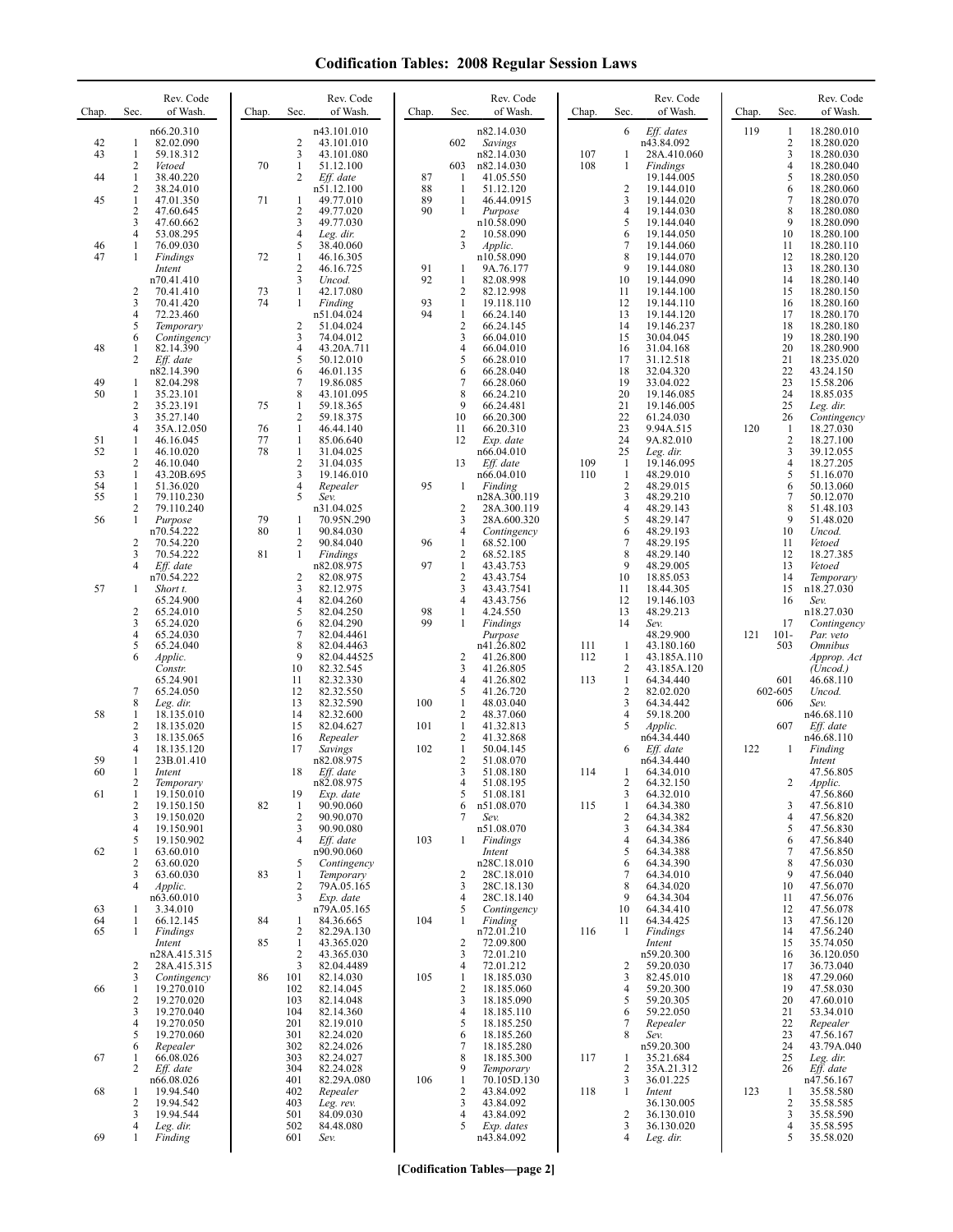| Chap.      | Rev. Code<br>of Wash.<br>Sec.                                                                                                                                                                  | Chap. | Rev. Code<br>of Wash.<br>Sec.                                                                                                                                                         | Chap.                    | Sec.                                                           | Rev. Code<br>of Wash.                                                                                              | Chap.                    | Sec.                                                                                   | Rev. Code<br>of Wash.                                                                                                      | Chap.                    | Sec.                                                               | Rev. Code<br>of Wash.                                                                                                      |
|------------|------------------------------------------------------------------------------------------------------------------------------------------------------------------------------------------------|-------|---------------------------------------------------------------------------------------------------------------------------------------------------------------------------------------|--------------------------|----------------------------------------------------------------|--------------------------------------------------------------------------------------------------------------------|--------------------------|----------------------------------------------------------------------------------------|----------------------------------------------------------------------------------------------------------------------------|--------------------------|--------------------------------------------------------------------|----------------------------------------------------------------------------------------------------------------------------|
| 124        | 6<br>36.57A.230<br>7<br>36.57A.235<br>8<br>36.57A.240<br>9<br>36.57A.245<br>10<br>36.57A.010<br>n35.58.020<br>11<br>$\mathbf{1}$<br>47.60.005<br>$\overline{2}$<br>47.60.377<br>3<br>47.60.375 |       | 2<br>18.130.020<br>3<br>18.130.050<br>$\overline{4}$<br>18.130.060<br>5<br>18.130.062<br>6<br>18.130.135<br>7<br>18.130.064<br>8<br>18.130.080<br>9<br>18.130.095<br>10<br>18.130.160 | 139                      | 4<br>5<br>1<br>$\overline{c}$<br>3<br>$\overline{4}$<br>5<br>6 | n19.300.010<br>Leg. dir.<br>Short t.<br>68.64.900<br>68.64.010<br>68.64.020<br>68.64.030<br>68.64.040<br>68.64.050 | 147                      | $\mathbf{Q}$<br>10<br>11<br>12<br>13<br>14<br>15<br>-1                                 | Vetoed<br>74.34.300<br>18.79.260<br>18.88A.210<br>74.09.715<br>Sev.<br>n74.41.040<br>Contingency<br>18.32.215              | 168<br>169<br>170        | 3<br>$\overline{4}$<br>1<br>2<br>3<br>$\mathbf{1}$<br>$\mathbf{1}$ | n28A.230.158<br>28A.230.158<br>28B.10.918<br>28B.10.569<br>28B.10.5691<br>Contingency<br>28A.215.060<br>Findings<br>Intent |
| 125        | 4<br>47.60.345<br>5<br>47.60.340<br>6<br>47.60.385<br>7<br>47.60.335<br>1<br>Findings<br>n46.82.420<br>2<br>Short t.<br>n46.82.420                                                             |       | 11<br>18.130.170<br>12<br>18.130.390<br>13<br>18.130.310<br>14<br>70.41.210<br>15<br>42.52.804<br>16<br>43.70.320<br>17<br>18.130.040<br>18<br>18.130.040                             |                          | 7<br>8<br>9<br>10<br>11<br>12<br>13<br>14                      | 68.64.060<br>68.64.070<br>68.64.080<br>68.64.090<br>68.64.100<br>68.64.110<br>68.64.120<br>68.64.130               | 148<br>149<br>150<br>151 | $\overline{2}$<br>3<br>$\mathbf{1}$<br>$\overline{2}$<br>1<br>1<br>1<br>$\overline{c}$ | 18.32.222<br>Exp. date<br>$2.\overline{5}6.210$<br>Contingency<br>41.56.475<br>18.260.110<br><b>Findings</b><br>43.105.340 |                          | 101<br>102<br>103<br>104<br>105<br>106<br>107                      | 28A.700.005<br>28A.700.010<br>28A.700.020<br>28A.700.030<br>28A.700.040<br>28A.700.050<br>Uncod.<br>28A.700.060            |
| 126        | 3<br>46.82.420<br>4<br>28A.220.085<br>$\mathbf{1}$<br>Finding<br>Intent<br>n35.58.262<br>2<br>35.58.262<br>3<br>35.58.263                                                                      |       | 19<br>18.130.055<br>20<br>18.130.230<br>21<br>18.130.140<br>22<br>18.130.150<br>23<br>18.130.165<br>24<br>18.130.172<br>25<br>18.130.180                                              |                          | 15<br>16<br>17<br>18<br>19<br>20<br>21                         | 68.64.140<br>68.64.150<br>68.64.160<br>68.64.170<br>68.64.105<br>68.64.180<br>68.64.190                            | 152                      | 3<br>4<br>$\mathbf{1}$<br>$\overline{c}$<br>3                                          | Temporary<br>Exp. date<br>Findings<br>Intent<br>n13.34.136<br>13.34.136<br>13.34.145                                       |                          | 108<br>201<br>202<br>203<br>204<br>205<br>301                      | 28B.50.531<br>28A.700.070<br>28A.230.097<br>28A.245.070<br>Vetoed<br>28A.655.065<br>28A.700.080                            |
| 127<br>128 | 4<br>47.60.830<br>$\mathbf{1}$<br>Temporary<br>2<br>Contingency<br>1<br>88.16.010<br>$\overline{2}$<br>88.16.035                                                                               |       | 26<br>9.96A.020<br>27<br>9.95.240<br>28<br>43.43.825<br>29<br>18.71.430<br>30<br>18.79.390                                                                                            |                          | 22<br>23<br>24                                                 | 68.64.901<br>Applic.<br>Constr.<br>68.64.902<br>68.64.903                                                          |                          | 4<br>5<br>6<br>$\tau$<br>8                                                             | Contingency<br>43.121.185<br>43.121.180<br>43.121.020<br>43.121.015                                                        |                          | 302<br>303<br>304<br>305<br>306                                    | 28A.700.090<br>28A.600.045<br>28A.245.080<br>28B.50.532<br>28B.102.040                                                     |
|            | 3<br>88.16.070<br>4<br>88.16.090<br>5<br>88.16.100<br>6<br>88.16.102<br>7<br>88.16.103<br>8<br>88.16.105<br>9                                                                                  |       | 31<br>18.25.210<br>32<br>18.32.765<br>33<br>18.71.0191<br>34<br>18.79.130<br>35<br>Exp. date<br>n18.71.0191                                                                           |                          | 25<br>26<br>27<br>28<br>29<br>30                               | 1.50.010<br>46.12.510<br>46.20.113<br>46.20.1131<br>Leg. dir.<br>Leg. rev.                                         | 153                      | 9<br>1<br>$\overline{c}$<br>3<br>$\overline{4}$<br>5                                   | 43.15.020<br>61.24.010<br>61.24.030<br>61.24.040<br>61.24.045<br>61.24.130                                                 |                          | 307<br>308<br>401<br>402<br>403<br>404                             | Vetoed<br>Temporary<br>28A.505.220<br>Uncod.<br>Leg. rev.<br>Leg. rev.                                                     |
|            | 88.16.107<br>10<br>88.16.110<br>11<br>88.16.118<br>12<br>88.16.135<br>13<br>88.16.155<br>14<br>88.16.200<br>15<br>88.16.133                                                                    |       | 36<br>Exp. date<br>n18.130.040<br>37<br>Eff. date<br>n18.130.040<br>38<br>Sev.<br>n18.130.020<br>39<br>n18.130.020                                                                    | 140<br>141<br>142<br>143 | 31<br>-1<br>$\mathbf{1}$<br>2<br>1<br>$\mathbf{1}$             | Repealer<br>74.39A.290<br>18.225.090<br>Retro. applic.<br>n18.225.090<br>41.48.030<br>70.47A.020                   | 154<br>155<br>156        | 6<br>1<br>1<br>$\overline{c}$<br>1<br>$\overline{2}$<br>3                              | 61.24.135<br>Repealer<br>70.41.080<br>18.160.050<br>71.05.020<br>71.05.215<br>71.05.217                                    |                          | 405<br>406<br>407<br>408<br>409<br>410                             | Repealer<br>Short t.<br>28A.700.900<br>28A.700.901<br>Leg. dir.<br>Eff. date<br>Contingency                                |
|            | 16<br>34.05.514<br>17<br>88.16.061<br>18<br>43.79.330<br>19<br>43.84.092<br>20<br>43.79A.040<br>21<br>Eff. date                                                                                | 135   | 40<br>Vetoed<br>18.19.020<br>1<br>$\overline{\mathbf{c}}$<br>18.19.030<br>3<br>18.19.035<br>$\overline{4}$<br>18.19.200<br>5<br>18.19.040                                             |                          | $\overline{2}$<br>3<br>$\overline{4}$<br>5<br>6<br>7           | 70.47A.030<br>70.47A.040<br>70.47A.070<br>70.47A.110<br>48.21.045<br>48.44.023                                     | 157<br>158<br>159        | $\mathbf{1}$<br>$\overline{c}$<br>1<br>1                                               | Finding<br>Intent<br>n82.14.460<br>82.14.460<br>13.40.0357<br>28A.315.195                                                  | 171<br>172               | 1<br>1<br>2<br>$\overline{3}$                                      | 28A.225.090<br>Intent<br>n28A.305.215<br>28A.305.215<br>Eff. date<br>n28A.305.215                                          |
| 129<br>130 | n88.16.061<br>-1<br>35.22.280<br>$\overline{2}$<br>35.23.440<br>3<br>35.27.370<br>4<br>35.102.050<br>5<br>35A.21.335<br>1<br>53.08.120                                                         |       | 6<br>18.19.050<br>7<br>18.19.060<br>8<br>18.19.090<br>9<br>18.19.210<br>10<br>18.19.100<br>11<br>18.225.010<br>12<br>18.225.020                                                       | 144<br>145               | 8<br>9<br>$\mathbf{1}$<br>-1<br>2                              | 48.46.066<br>Contingency<br>48.43.005<br>Intent<br>48.83.005<br><i>Applic.</i><br>48.83.010                        |                          | $\overline{c}$<br>3<br>$\overline{4}$<br>5<br>6<br>$\overline{7}$<br>8                 | 28A.315.205<br>28A.315.085<br>28A.315.105<br>Repealer<br>28A.315.308<br>Repealer<br>Leg. rev.                              | 173<br>174<br>175<br>176 | 1<br>1<br>$\mathbf{2}$<br>$\mathbf{1}$<br>2<br>$\mathbf{1}$<br>2   | 28A.210.380<br>28A.310.240<br>28A.400.300<br>41.32.010<br>28A.405.415<br>28A.410.210<br>28A.410.220                        |
|            | 2<br>39.30.020<br>3<br>53.08.440<br>53.08.450<br>4<br>5<br>Intent<br>53.19.005<br>53.19.010<br>6                                                                                               |       | 13<br>18.225.145<br>14<br>18.225.150<br>15<br>18.205.020<br>18.205.030<br>16<br>18.205.040<br>17<br>18<br>18.205.095                                                                  |                          | 3<br>4<br>5<br>6<br>$7\phantom{.0}$<br>8                       | 48.83.020<br>48.83.030<br>48.83.040<br>48.83.050<br>48.83.060<br>48.83.070                                         | 160                      | 9<br>10<br>$\overline{c}$                                                              | 28A.343.070<br>Contingency<br>Findings<br>Intent<br>n44.28.156<br>28B.10.920                                               | 177<br>178<br>179        | $\mathbf{1}$<br>1<br>101<br>102<br>103<br>104                      | Uncod.<br>70.95C.120<br>43.99U.010<br>43.99U.020<br>43.99U.030<br>43.99U.040                                               |
|            | 53.19.020<br>7<br>8<br>53.19.030<br>9<br>53.19.040<br>10<br>53.19.050<br>53.19.060<br>11<br>12<br>53.19.070                                                                                    |       | 19<br>18.19.220<br>20<br>18.19.902<br>21<br>Eff. date<br>n18.19.020<br>22<br>18.19.031<br>23<br>Uncod.<br>24                                                                          |                          | 9<br>10<br>11<br>12<br>13<br>14                                | 48.83.080<br>48.83.090<br>48.83.100<br>48.83.110<br>48.83.120<br>48.83.130                                         | 161<br>162               | 3<br>$\overline{4}$<br>5<br>1<br>1                                                     | 28B.10.921<br>28B.10.922<br>44.28.156<br>19.295.010<br>Intent<br>n28B.135.010                                              |                          | 105<br>106<br>201<br>202<br>203<br>204                             | 43.99U.050<br>43.99U.060<br>28A.527.005<br>28A.527.010<br>28A.527.020<br>28A.527.030                                       |
|            | 13<br>53.19.080<br>14<br>53.19.090<br>15<br>53.19.100<br>39.04.010<br>16<br>17<br>39.04.155<br>18<br>53.12.270<br>19<br>Leg. dir.                                                              | 136   | Contingency<br>$\mathbf{1}$<br>70.56.020<br>$\overline{2}$<br>70.56.040<br>3<br>70.56.050<br>4<br>42.56.360<br>5<br>42.56.360<br>6<br>Exp. date                                       |                          | 15<br>16<br>17<br>18<br>19<br>20<br>21                         | 48.83.140<br>48.83.150<br>48.83.160<br>48.83.170<br>48.84.010<br>48.43.005<br>48.85.010                            | 163                      | 2<br>3<br>4<br>1<br>2<br>3                                                             | 28B.135.010<br>28B.135.030<br>28B.135.035<br>Findings<br>n28A.655.070<br>28A.655.070<br>28A.655.066                        |                          | 205<br>206<br>207<br>208<br>209<br>210<br>301                      | 28A.527.040<br>28A.527.050<br>28A.527.060<br>28A.527.070<br>28A.527.080<br>28A.527.090<br>39.42.060                        |
| 131        | 20<br>Contingency<br>43.160.020<br>$\mathbf{1}$<br>$\overline{2}$<br>43.168.020<br>3<br>43.330.086<br>4<br>82.16.0491<br>5<br>Contingency                                                      | 137   | n42.56.360<br>7<br>Eff. date<br>n42.56.360<br>82.04.431<br>1<br>2<br>82.08.997<br>3<br>67.28.186                                                                                      | 146                      | 22<br>23<br>24<br>1                                            | Leg. dir.<br>Sev.<br>48.83.900<br>Eff. date<br>48.83.901<br>Findings                                               | 164<br>165               | 4<br>1<br>2<br>3<br>1<br>$\overline{2}$                                                | Contingency<br>Findings<br>43.215.125<br>Leg. dir.<br>28A.300.130<br>43.06B.020                                            |                          | 302<br>303<br>304<br>305<br>306                                    | 28A.245.030<br>Leg. dir.<br>Leg. dir.<br>28A.527.900<br>Sev.<br>28A.527.901                                                |
| 132<br>133 | 6<br>Eff. date<br>n43.160.020<br>79.105.620<br>-1<br>Findings<br>1<br>$\overline{2}$<br>Temporary<br>3<br>Contingency                                                                          | 138   | $\overline{4}$<br>67.40.107<br>5<br>36.100.040<br>6<br>35.101.055<br>7<br>Eff. date<br>n82.08.997<br>Findings<br>$\mathbf{1}$                                                         |                          | 2<br>3<br>$\overline{4}$<br>5                                  | Intent<br>n74.41.040<br>74.41.040<br>18.20.350<br>74.41.050<br>74.38.030                                           | 166                      | 3<br>1<br>$\overline{2}$<br>3                                                          | 28A.655.090<br>Findings<br>Intent<br>n28B.50.810<br>28B.50.810<br>Contingency                                              | 180<br>181               | 307<br>1<br>$\overline{c}$<br>$\mathbf{1}$<br>101                  | Eff. date<br>28A.527.902<br>Approp.<br>Eff. date<br>43.06.220<br>39.34.230                                                 |
| 134        | 1<br>Finding<br>Intent<br>n18.130.020                                                                                                                                                          |       | n19.300.010<br>2<br>19.300.010<br>3<br>19.300.020                                                                                                                                     |                          | 6<br>7<br>8                                                    | Vetoed<br>43.70.705<br>74.39A.155                                                                                  | 167                      | 1<br>$\overline{\mathbf{c}}$                                                           | Short t.<br>n28A.230.158<br>Findings                                                                                       |                          | 201<br>202<br>203                                                  | 19.28.101<br>43.22.350<br>43.22.434                                                                                        |

**[Codification Tables—page 3]**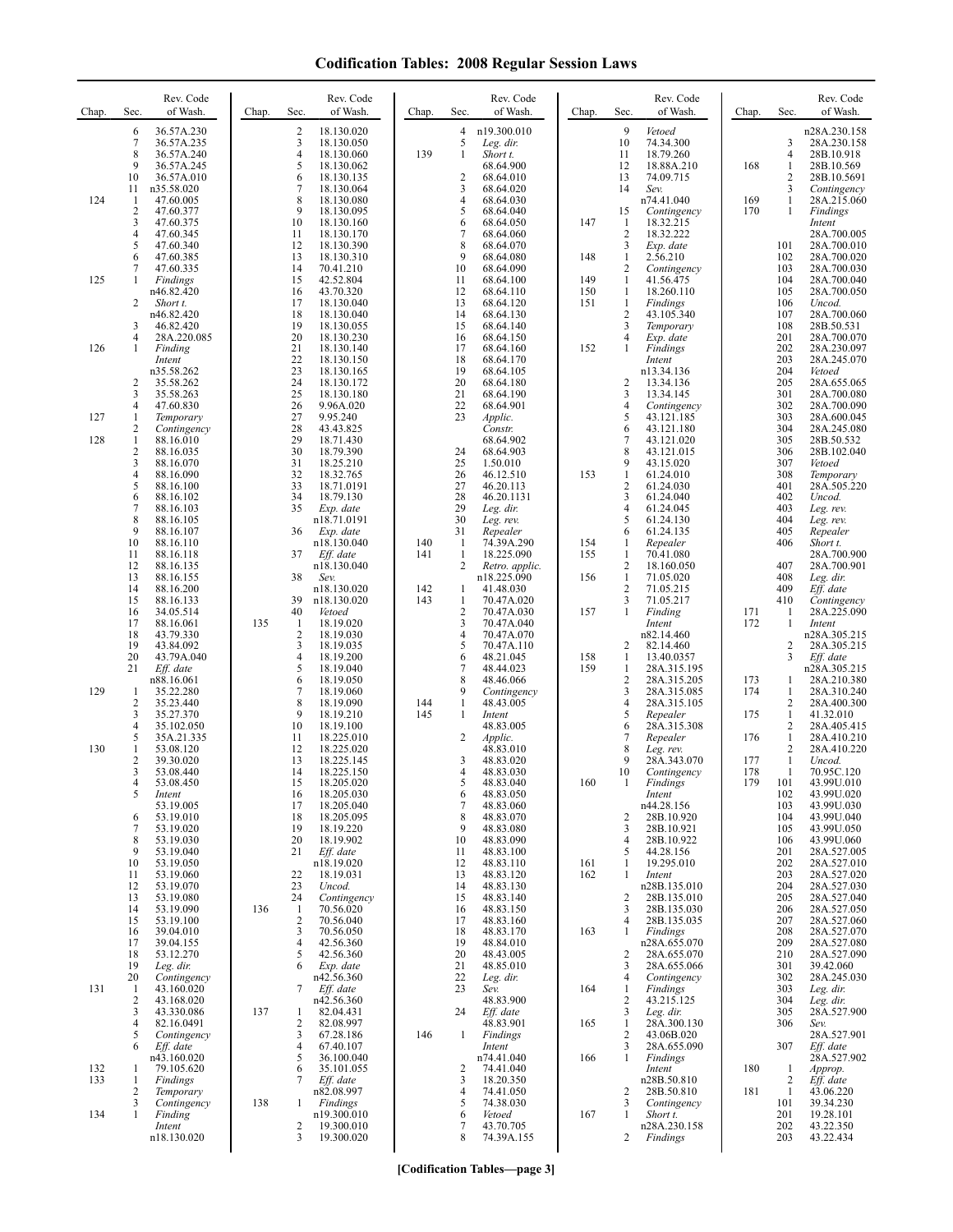| Chap.                    | Sec.                                         | Rev. Code<br>of Wash.                                                       | Chap.      | Rev. Code<br>of Wash.<br>Sec.                                                                          | Chap. | Sec.                             | Rev. Code<br>of Wash.                                                      | Chap.      | Sec.                                                       | Rev. Code<br>of Wash.                                                            | Chap. | Sec.                                                | Rev. Code<br>of Wash.                                                       |
|--------------------------|----------------------------------------------|-----------------------------------------------------------------------------|------------|--------------------------------------------------------------------------------------------------------|-------|----------------------------------|----------------------------------------------------------------------------|------------|------------------------------------------------------------|----------------------------------------------------------------------------------|-------|-----------------------------------------------------|-----------------------------------------------------------------------------|
|                          | 204<br>205<br>206<br>207<br>301              | 43.22.480<br>70.79.330<br>70.87.030<br>70.87.120<br>74.04.660               |            | 2<br>9A.58.010<br>3<br>9A.58.020<br>4<br>9A.58.030<br>5<br>42.56.230<br>6<br>42.56.330                 |       | 2<br>3<br>4<br>5<br>6            | 15.64.060<br>28A.235.170<br>43.19.1905<br>43.19.1906<br>28A.335.190        |            | 71<br>72<br>73<br>74<br>75                                 | 48.92.095<br>48.92.120<br>48.94.005<br>48.94.040<br>48.97.005                    |       | 9<br>10<br>11<br>12<br>13                           | 3.50.045<br>35.20.175<br>3.46.015<br>Repealer<br>Eff. date                  |
|                          | 401<br>402<br>403<br>404<br>405              | 80.04.130<br>80.28.060<br>80.36.110<br>81.04.130<br>81.04.150               | 201        | 7<br>Leg. dir.<br>1<br>64.44.050<br>2<br>64.44.045<br>3<br>46.55.117<br>4<br>Contingency               |       | 7<br>8<br>9,10<br>11<br>12       | 28A.320.185<br>43.70.700<br>Temporary<br>Repealer<br>Short t.              |            | 76<br>77<br>78<br>79<br>80                                 | 48.97.015<br>48.97.020<br>48.97.025<br>48.97.900<br>48.98.010                    | 228   | 14<br>1<br>2<br>3                                   | n3.50.003<br>n3.50.003<br>43.06.466<br>82.24.302<br>82.08.0316              |
|                          | 406<br>407<br>408<br>409                     | 81.28.050<br>80.36.145<br>80.36.320<br>80.36.330                            | 202<br>203 | $\mathbf{1}$<br>77.60.170<br>2<br>77.60.160<br>3<br>Leg. rev.<br>$\mathbf{1}$<br>Intent                |       | 13<br>14<br>15                   | n15.64.060<br>n15.64.060<br>n15.64.060<br>Contingency                      |            | 81<br>82<br>83<br>84                                       | 48.98.015<br>48.98.020<br>48.98.030<br>48.99.030                                 |       | 4<br>5<br>6                                         | 82.12.0316<br>n43.06.466<br>Eff. date<br>n43.06.466                         |
|                          | 410<br>411<br>412<br>413                     | 80.36.350<br>81.108.050<br>81.108.060<br>81.108.110                         | 204        | n41.56.205<br>2<br>41.56.205<br>3<br>Contingency<br>$\mathbf{1}$<br>41.32.010                          | 216   | $\mathbf{1}$<br>2                | Findings<br>Intent<br>n54.04.070<br>54.04.070                              |            | 85<br>86<br>87<br>88                                       | 48.115.001<br>48.115.005<br>48.115.010<br>48.115.015                             | 229   | 1<br>$\overline{c}$<br>3<br>$\overline{\mathbf{4}}$ | 41.05.295<br>41.05.011<br>41.05.300<br>41.05.310                            |
|                          | 414<br>415<br>416                            | 80.36.135<br>81.68.046<br>81.84.070                                         | 205        | 2<br>41.35.180<br>$\mathbf{1}$<br>Findings<br>Intent                                                   | 217   | 3<br>1<br>2                      | 54.04.082<br>48.03.020<br>48.05.140                                        |            | 89<br>90<br>91                                             | 48.115.020<br>48.115.025<br>48.115.030                                           |       | 5<br>6<br>$\tau$                                    | 41.05.320<br>41.05.123<br>41.05.330                                         |
|                          | 501<br>502<br>503<br>504<br>505<br>506       | 82.32.050<br>82.32.080<br>82.32.140<br>83.100.050<br>82.36.031<br>82.38.150 |            | 43.88D.005<br>2<br>43.88D.010<br>3<br>Temporary<br>4<br>28B.76.210<br>5<br>Repealer<br>6<br>Leg. dir.  |       | 3<br>4<br>5<br>6<br>7<br>8       | 48.05.180<br>48.05.465<br>48.13.220<br>48.14.020<br>48.14.040<br>48.14.095 |            | 92<br>93<br>94<br>95<br>96<br>97                           | 48.115.035<br>48.115.040<br>48.120.005<br>48.120.010<br>48.125.030<br>48.135.010 |       | 8<br>9<br>10<br>11<br>12<br>13                      | 41.05.340<br>41.05.350<br>41.05.360<br>28B.50.874<br>41.50.780<br>Temporary |
|                          | 507<br>508<br>509<br>510                     | 82.42.040<br>82.50.075<br>84.33.0741<br>84.56.020                           | 206<br>207 | 9A.48.120<br>$\mathbf{1}$<br>1<br>Finding<br>Intent<br>n9.35.001<br>2                                  |       | 9<br>10<br>11<br>12<br>13        | 48.15.080<br>48.15.140<br>48.15.160<br>48.18.100                           |            | 98<br>99<br>100<br>101                                     | 51.12.020<br>70.47.015<br>82.04.260<br>Sev.                                      | 230   | 14<br>15<br>1<br>2                                  | Repealer<br>Eff. date<br>n41.05.295<br>9A.44.130                            |
|                          | 511<br>601<br>602<br>603                     | 84.56.440<br>66.20.010<br>66.20.010<br>Exp. date<br>n66.20.010              | 208        | 9.35.050<br>3<br>9.35.001<br>4<br>9.35.020<br>1<br>Findings<br>Intent                                  |       | 14<br>15<br>16<br>17             | 48.18.180<br>48.18.220<br>48.18.240<br>48.18.289<br>48.18.292              | 218<br>219 | 102<br>1<br>$\mathbf{1}$                                   | n48.03.020<br>Eff. date<br>n48.03.020<br>54.12.080<br>Short t.                   |       | 3<br>4<br>5                                         | 9.94A.030<br>13.40.0357<br>Temporary<br>Delayed<br>Eff. date                |
| 182                      | 604<br>701<br>$\mathbf{1}$<br>$\overline{c}$ | Eff. date<br>n66.20.010<br>n43.06.220<br>84.36.383<br>Applic.               |            | 28B.121.005<br>2<br>28B.121.010<br>3<br>28B.121.020<br>4<br>28B.121.030<br>5<br>28B.121.040            |       | 18<br>19<br>20<br>21<br>22       | 48.18.543<br>48.18A.035<br>48.18A.060<br>48.20.013<br>48.20.042            | 220        | 2<br>3<br>$\mathbf{1}$<br>2                                | n9.94A.834<br>9.94A.834<br>9.94A.533<br>Vetoed<br>28A.155.190                    | 231   | $\mathbf{1}$<br>2                                   | n9A.44.130<br>Intent<br>Finding<br>n9.94A.500<br>9.94A.500                  |
| 183                      | 1<br>2<br>3                                  | n84.36.383<br>46.16.30920<br>46.16.30921<br>43.60A.140                      |            | 6<br>28B.121.050<br>7<br>28B.121.060<br>8<br>28B.121.070<br>9<br>43.79A.040                            |       | 23<br>24<br>25<br>26             | 48.20.072<br>Temporary<br>48.21A.040<br>48.23.380                          | 221<br>222 | $\mathbf{1}$<br>1<br>$\overline{c}$                        | 13.50.050<br>Purpose<br>n44.04.320<br>42.52.803                                  |       | 3<br>4<br>5                                         | 9.94A.525<br>9.94A.530<br>Applic.<br>n9.94A.500                             |
| 184<br>185<br>186        | $\overline{4}$<br>1<br>1<br>1                | 73.04.110<br>82.32.055<br>28A.230.120<br>42.16.010                          | 209        | 10<br>Leg. dir.<br>11<br>Contingency<br>-1<br>39.102.020<br>2<br>Exp. date                             |       | 27<br>28<br>29<br>30             | 48.23.420<br>48.23A.040<br>48.23A.070<br>48.23A.080                        |            | 3<br>$\overline{4}$<br>5<br>6                              | 44.04.320<br>44.04.325<br>44.04.330<br>44.04.335                                 |       | 6<br>7<br>8                                         | Intent<br>n9.94A.701<br>9.94A.701<br>9.94A.702                              |
| 187                      | 1<br>$\overline{2}$<br>3<br>4                | 43.60A.190<br>43.86A.030<br>43.86A.060<br>Temporary                         | 210<br>211 | $\mathbf{1}$<br>90.82.060<br>$\mathbf{1}$<br>74.13.640<br>2<br>43.06A.110<br>3<br>43.06A.100           |       | 31<br>32<br>33<br>34             | Temporary<br>48.24.080<br>48.25.140<br>48.30.100                           |            | $\overline{7}$<br>8<br>9<br>10                             | 44.04.340<br>44.04.345<br>43.07.900<br>43.07.363                                 |       | 9<br>10<br>11<br>12                                 | 9.94A.703<br>9.94A.704<br>9.94A.706<br>9.94A.707                            |
| 188<br>189               | 1<br>2<br>3<br>1                             | 28B.15.621<br>28B.15.385<br>28B.15.910<br>Temporary                         |            | 4<br>26.44.030<br>5<br>26.44.030<br>6<br>Temporary<br>7<br>Exp. date                                   |       | 35<br>36<br>37<br>38             | 48.30.140<br>48.30.150<br>48.30.157<br>48.30.170                           |            | 11<br>12<br>13<br>14                                       | 43.07.365<br>43.07.370<br>43.07.380<br>42.52.802                                 |       | 13<br>14<br>15<br>16                                | 9.94A.708<br>9.94A.709<br>9.94A.633<br>9.94A.714                            |
| 190<br>191               | 1<br>2<br>1                                  | Finding<br>Intent<br>28A.230.092<br>76.48.210                               |            | n26.44.030<br>8<br>Eff. date<br>n26.44.030<br>9<br>Contingency                                         |       | 39<br>40<br>41<br>42             | 48.30.200<br>48.30.240<br>48.30.260<br>48.30.270                           | 223        | 15<br>16<br>1<br>$\overline{c}$                            | Leg. rev.<br>Vetoed<br>82.04.4491<br>Eff. date                                   |       | 17<br>18<br>19<br>20                                | 9.94A.6331<br>9.94A.6332<br>9.94A.6333<br>9.94A.737                         |
|                          | $\overline{c}$<br>3<br>$\overline{4}$<br>5   | 76.48.050<br>76.48.060<br>76.48.085<br>76.48.086                            | 212        | 1<br>Finding<br>Intent<br>n28C.18.060<br>2<br>28C.18.060                                               |       | 43<br>44<br>45<br>46             | 48.31.111<br>48.31.141<br>48.36A.310<br>48.36A.330                         | 224        | $\mathbf{1}$<br>$\overline{c}$<br>3<br>$\overline{4}$      | 10.92.010<br>10.92.020<br>Leg. dir.<br>Eff. date                                 |       | 21<br>22<br>23<br>24                                | 9.94A.716<br>9.94A.740<br>9.94A.030<br>9.94A.501                            |
|                          | 6<br>7<br>8<br>9                             | 76.48.110<br>76.48.120<br>76.48.200<br>76.48.020<br>28A.225.225             | 213        | 3<br>Contingency<br>$\mathbf{1}$<br>10.77.065<br>2<br>10.77.092<br>3<br>10.77.097                      |       | 47<br>48<br>49<br>50             | 48.41.060<br>48.43.105<br>48.43.335<br>48.44.011                           | 225        | 1                                                          | n10.92.010<br>Findings<br>Intent<br>n77.15.740                                   |       | 25<br>26<br>27<br>28                                | 9.94A.505<br>72.09.710<br>72.09.712<br>9.94A.171                            |
| 192<br>193<br>194<br>195 | 1<br>2<br>1<br>1<br>1,2                      | 28A.225.270<br>70.95L.020<br>82.29A.130<br>Temporary                        |            | 4<br>10.77.163<br>5<br>71.05.235<br>6<br>71.05.280<br>7<br>71.05.290<br>8<br>71.05.300                 |       | 51<br>52<br>53<br>54<br>55       | 48.44.020<br>48.44.164<br>48.44.230<br>48.46.023<br>48.46.170              |            | 2<br>3<br>4<br>5                                           | 77.15.740<br>Intent<br>n77.15.740<br>77.12.068<br>Contingency                    |       | 29<br>30<br>31<br>32<br>33                          | 9.94A.650<br>9.94A.660<br>9.94A.670<br>9.94A.690<br>9.94A.507               |
| 196<br>197               | 1<br>2<br>1                                  | 35.21.005<br>35A.01.040<br>Intent<br>n54.04.045                             |            | 9<br>71.05.320<br>10<br>71.05.425<br>71.09.025<br>11<br>12<br>71.09.030                                |       | 56<br>57<br>58<br>59             | 48.46.243<br>48.46.260<br>48.46.340<br>48.50.070                           | 226        | 1<br>2                                                     | Finding<br>Intent<br>n82.24.080<br>82.24.080                                     |       | 34<br>35<br>36<br>37                                | 9.94A.728<br>9.94A.760<br>9.94A.775<br>9.94A.780                            |
| 198                      | 2<br>1<br>2<br>3                             | 54.04.045<br>Finding<br>n39.34.030<br>39.34.030<br>54.44.020                | 214        | 13<br>71.09.060<br>14<br>Repealer<br>15<br>Vetoed<br>$\mathbf{1}$<br>Finding<br>Purpose                |       | 60<br>61<br>62<br>63<br>64       | 48.56.020<br>48.56.080<br>48.62.121<br>48.62.151<br>48.66.055              | 227        | 3<br>$\overline{4}$<br>5<br>$\mathbf{1}$<br>$\overline{2}$ | 82.24.020<br>82.24.110<br>82.24.250<br>3.66.020<br>12.40.010                     |       | 38<br>39<br>40<br>41<br>42                          | 9.94A.820<br>4.24.556<br>9.95.017<br>9.95.064<br>9.95.110                   |
| 199<br>200               | $\overline{4}$<br>5<br>6<br>1<br>1           | 25.15.005<br>54.16.180<br>42.24.080<br>Leg. rev.<br>Findings<br>9A.58.005   | 215        | n70.119A.190<br>2<br>70.119A.190<br>3<br>Temporary<br>$\mathbf{1}$<br>Findings<br>Intent<br>n15.64.060 |       | 65<br>66<br>67<br>68<br>69<br>70 | 48.66.120<br>48.76.090<br>48.84.050<br>48.84.060<br>48.92.040<br>48.92.090 |            | 3<br>$\overline{4}$<br>5<br>6<br>7<br>8                    | 3.50.003<br>3.50.815<br>3.50.020<br>3.42.020<br>3.34.110<br>3.50.075             |       | 43<br>44<br>45<br>46<br>47<br>48                    | 9.95.123<br>9.95.420<br>9.95.440<br>46.61.524<br>72.09.015<br>72.09.270     |

**[Codification Tables—page 4]**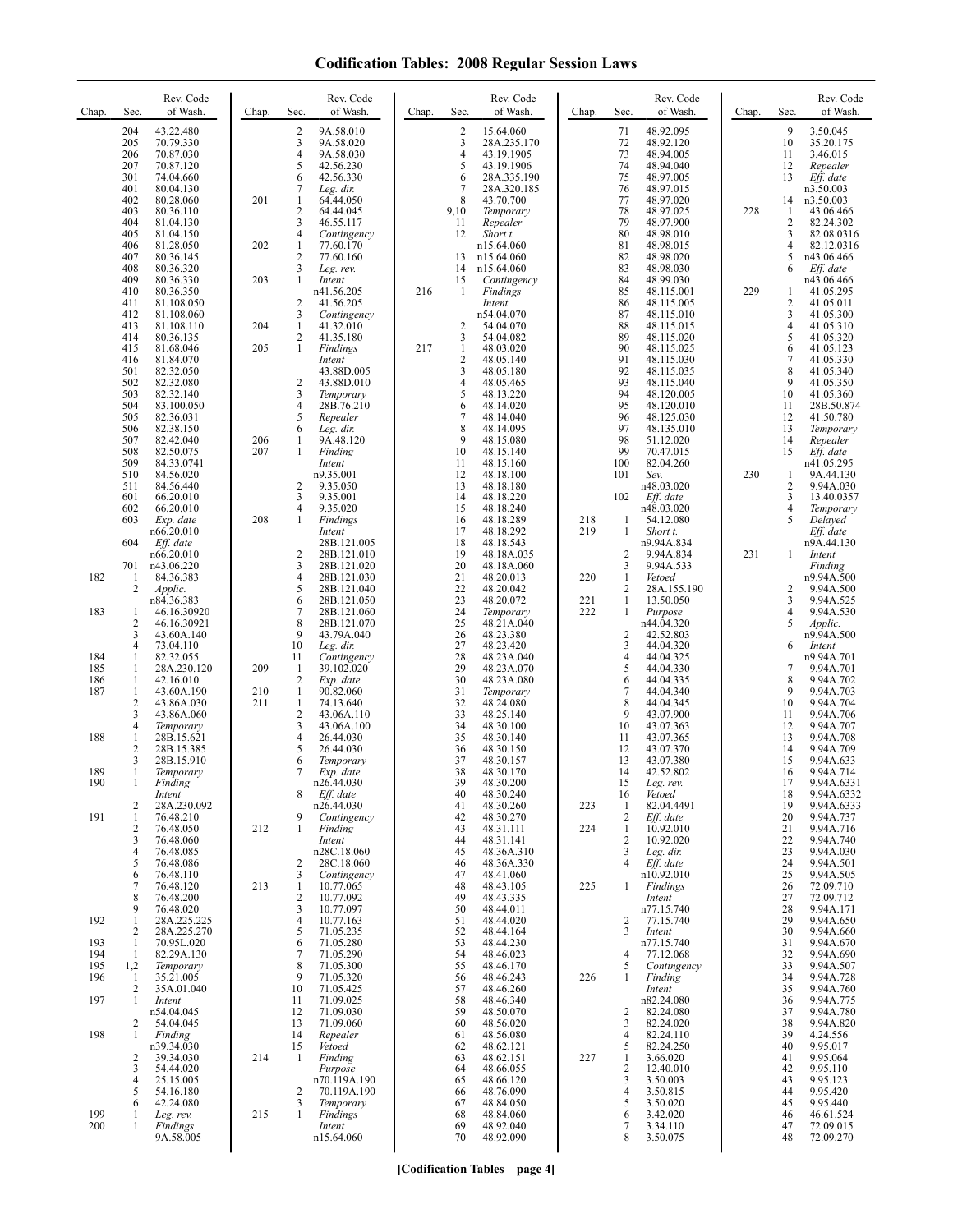| Chap.             | Sec.                                                            | Rev. Code<br>of Wash.                                                                                          | Chap.             | Sec.                                                                  | Rev. Code<br>of Wash.                                                                                                                  | Chap.             | Sec.                                                    | Rev. Code<br>of Wash.                                                                                                            | Chap.      | Sec.                                                     | Rev. Code<br>of Wash.                                                                                             | Chap.             | Sec.                                                 | Rev. Code<br>of Wash.                                                                                                              |
|-------------------|-----------------------------------------------------------------|----------------------------------------------------------------------------------------------------------------|-------------------|-----------------------------------------------------------------------|----------------------------------------------------------------------------------------------------------------------------------------|-------------------|---------------------------------------------------------|----------------------------------------------------------------------------------------------------------------------------------|------------|----------------------------------------------------------|-------------------------------------------------------------------------------------------------------------------|-------------------|------------------------------------------------------|------------------------------------------------------------------------------------------------------------------------------------|
|                   | 49<br>50<br>51<br>52<br>53<br>54<br>55<br>56                    | 72.09.345<br>72.09.580<br>9.94B.010<br>9.94B.020<br>9.94B.080<br>9.94B.090<br>Applic.<br>n9.94A.701            | 249               | 1<br>2<br>3<br>4<br>5<br>6<br>7                                       | Findings<br>Intent<br>9.94A.8671<br>9.94A.8672<br>9.94A.8673<br>9.94A.8674<br>9.94A.8675<br>9.94A.8676                                 |                   | $\overline{4}$<br>5<br>6<br>7<br>8<br>9<br>10<br>11     | 42.40.040<br>42.40.070<br>42.40.050<br>49.60.230<br>49.60.250<br>42.40.910<br>Sev.<br>42.40.901                                  | 277<br>278 | 703<br>704<br>1<br>2<br>$\mathbf{1}$<br>2<br>3<br>4<br>5 | Leg. dir.<br>Contingency<br>n77.08.010<br>77.08.010<br>61.34.020<br>61.34.050<br>61.34.060<br>61.34.070           |                   | 20<br>21<br>22<br>23<br>24<br>25<br>26<br>27         | 15.58.220<br>17.21.070<br>17.21.110<br>17.21.122<br>17.21.126<br>17.21.129<br>17.21.220<br>Eff. date                               |
| 232               | 57<br>58<br>59<br>60<br>61<br>62                                | Leg. rev.<br>Repealer<br>n9.94A.701<br>Temporary<br>Exp. date<br>Eff. date<br>n9.94A.701<br>Sev.<br>n9.94A.500 | 250               | 8<br>9<br>10<br>11<br>12<br>13<br>$\mathbf{1}$<br>$\overline{2}$<br>3 | 9.94A.8677<br>9.94A.8678<br>43.131.411<br>43.131.412<br>Contingency<br>n9.94A.8673<br>Leg. dir.<br>90.72.030<br>90.72.045<br>90.72.070 | 267               | -1<br>$\overline{c}$<br>3<br>4<br>5<br>6<br>7<br>8<br>9 | Contingency<br>13.34.215<br>13.34.065<br>13.34.136<br>26.44.063<br>71.24.035<br>74.13.031<br>74.13.283<br>46.20.035<br>41.06.142 |            | 6<br>7<br>8<br>9<br>10<br>11<br>12<br>13                 | 61.34.080<br>61.34.090<br>61.34.100<br>61.34.110<br>61.34.045<br>61.34.120<br>61.34.040<br>59.18.030<br>59.18.363 | 286               | 28<br>29<br>30<br>31<br>32<br>1<br>2<br>3            | n15.58.070<br>16.36.023<br>18.185.015<br>Temporary<br>n43.22.434<br>Eff. date<br>n43.22.434<br>49.76.010<br>49.76.020<br>49.76.030 |
|                   | -1<br>$\overline{2}$<br>3<br>4                                  | Finding<br>n26.44.240<br>26.44.240<br>74.15.040<br>Vetoed                                                      | 251               | $\mathbf{1}$<br>2<br>3                                                | 18.20.440<br>Vetoed<br>Eff. date<br>n18.20.440                                                                                         |                   | 10<br>11<br>12<br>13                                    | 74.15.225<br>74.15.240<br>Temporary<br>13.34.105                                                                                 | 279        | 14<br>-1<br>$\overline{2}$<br>3<br>4                     | Leg. dir.<br>2.56.220<br>2.56.230<br>2.56.030<br>Contingency                                                      |                   | 4<br>5<br>6<br>7                                     | 49.76.040<br>49.76.050<br>49.76.060<br>49.76.070                                                                                   |
| 233               | 1<br>$\overline{2}$<br>3<br>$\overline{4}$<br>5<br>6            | 19.290.010<br>19.290.020<br>19.290.030<br>19.290.040<br>19.290.050<br>19.290.060                               | 252<br>253        | 1<br>2<br>3<br>4<br>5<br>$\mathbf{1}$                                 | 42.56.430<br>77.80.020<br>77.80.050<br>77.80.060<br>Repealer<br>46.52.130                                                              | 268               | 14<br>15<br>-1<br>2<br>3                                | Eff. date<br>n74.13.031<br>Contingency<br>84.36.635<br>82.29A.135<br>Eff. date                                                   | 280        | 1<br>$\overline{\mathbf{c}}$<br>3<br>4<br>5<br>6         | 51.52.050<br>51.32.240<br>51.32.242<br>51.44.142<br>51.52.800<br>Eff. date                                        |                   | 8<br>9<br>10<br>11<br>12<br>13                       | 49.76.110<br>49.76.080<br>49.76.090<br>49.76.120<br>49.76.100<br>49.76.130                                                         |
| 234               | $\overline{7}$<br>8<br>9<br>$\mathbf{1}$<br>$\overline{c}$      | 19.290.070<br>19.290.090<br>9.94A.535<br>48.13.450<br>48.13.455                                                | 254<br>255        | 2<br>1<br>$\mathbf{1}$<br>2                                           | Eff. date<br>n46.52.130<br>Temporary<br>74.46.803<br>74.46.807                                                                         | 269<br>270        | $\mathbf{1}$<br>1<br>$\overline{c}$                     | n84.36.635<br>82.45.197<br>Finding<br>n47.01.408<br>47.01.408                                                                    | 281        | 7<br>1                                                   | n51.32.240<br>Applic.<br>n51.52.050<br>Findings<br>Intent                                                         |                   | 14<br>15<br>16<br>17<br>18                           | 49.76.140<br>49.76.150<br>7.69.030<br>Leg. dir.<br>Eff. date                                                                       |
|                   | 3<br>$\overline{4}$<br>5<br>6<br>7                              | 48.13.460<br>48.13.465<br>48.13.475<br>48.13.490<br>48.13.480                                                  | 256<br>257<br>258 | $\mathbf{1}$<br>2<br>3<br>$\mathbf{1}$<br>1                           | 43.185C.210<br>43.185C.215<br>Repealer<br>47.04.290<br>Findings                                                                        |                   | 3<br>4<br>5<br>6<br>7                                   | 47.01.417<br>47.56.785<br>47.56.790<br>Temporary<br>47.01.412                                                                    | 282        | $\overline{2}$<br>3<br>4<br>1<br>$\overline{\mathbf{c}}$ | 74.13.800<br>Uncod.<br>Temporary<br>46.04.217<br>46.20.308                                                        | 287               | 1<br>2<br>3                                          | 49.76.900<br>Short t.<br>n26.50.050<br>26.50.050<br>26.50.130                                                                      |
| 235<br>236<br>237 | 1<br>1<br>$\mathbf{1}$<br>$\overline{2}$<br>3<br>$\overline{4}$ | Temporary<br>43.33A.100<br>82.38.080<br>82.08.0205<br>82.12.0205<br>Eff. date                                  | 259               | 2<br>3<br>$\overline{4}$<br>5<br>$\mathbf{1}$                         | Intent<br>28C.18.132<br>28C.18.134<br>28C.18.136<br>Exp. date<br>13.34.385                                                             | 271               | 8<br>1<br>2<br>3<br>4                                   | Exp. date<br>Findings<br>n19.250.005<br>19.250.005<br>19.250.010<br>19.250.020                                                   |            | 3<br>$\overline{4}$<br>5<br>6<br>7<br>8                  | 46.68.340<br>46.20.342<br>46.20.380<br>46.20.391<br>46.20.400<br>46.20.410                                        | 288               | $\mathbf{1}$<br>2<br>3<br>4<br>5<br>6                | Vetoed<br>70.240.010<br>70.240.020<br>70.240.030<br>70.240.040<br>43.70.660                                                        |
| 238<br>239        | -1<br>$\overline{c}$<br>$\mathbf{1}$<br>$\overline{2}$<br>3     | n82.08.0205<br>79A.05.065<br>Contingency<br>19.305.010<br>19.305.020<br>19.305.030                             | 260<br>261        | $\overline{c}$<br>$\mathbf{1}$<br>1<br>2                              | 26.09.405<br>82.08.0203<br>Intent<br>Findings<br>n71.24.025<br>71.24.025                                                               | 272               | 5<br>6<br>7<br>8<br>9<br>$\mathbf{1}$                   | 19.250.030<br>19.250.040<br>19.250.050<br>19.250.060<br>19.250.070<br>77.55.021                                                  |            | 9<br>10<br>11<br>12<br>13<br>14                          | 46.20.385<br>46.20.745<br>46.63.020<br>46.20.720<br>46.20.740<br>46.61.5055                                       | 289               | 7<br>8<br>9<br>10<br>11<br>1                         | 70.240.050<br>Vetoed<br>70.240.060<br>Leg. dir.<br>Contingency<br>Findings                                                         |
|                   | $\overline{4}$<br>5<br>6<br>$\overline{7}$<br>8<br>9<br>10      | 19.305.040<br>19.305.050<br>19.305.060<br>19.305.070<br>19.305.080<br>43.79A.040<br>19.305.090                 | 262               | 3<br>4<br>5<br>6<br>7<br>1                                            | 71.24.035<br>71.24.300<br>71.24.320<br>71.24.330<br>Retro. applic.<br>Findings<br>Intent                                               | 273<br>274<br>275 | $\mathbf{1}$<br>2<br>1<br>$\overline{c}$<br>3<br>1      | 82.04.214<br>Eff. date<br>n82.04.214<br>Temporary<br>28A.305.215<br>Contingency<br>68.50.645                                     |            | 15<br>16<br>17<br>18<br>19<br>20<br>21                   | 10.05.010<br>10.05.020<br>10.05.090<br>Vetoed<br>10.05.160<br>46.61.502<br>46.61.504                              |                   | 2<br>3<br>4<br>5<br>6                                | n36.70A.280<br>36.70A.580<br>36.70A.5801<br>Temporary<br>36.70A.280<br>Applic.<br>n36.70A.280                                      |
|                   | 11<br>12<br>13<br>14<br>15                                      | 19.305.100<br>19.305.110<br>Leg. dir.<br>Eff. date<br>19.305.900<br>Contingency                                |                   | 2<br>3<br>$\overline{4}$<br>5                                         | n43.105.905<br>Temporary<br>43.105.350<br>Constr.<br>43.105.905<br>43.105.360                                                          |                   | 2<br>3<br>4<br>5<br>6<br>7                              | 27.44.055<br>68.60.055<br>43.334.075<br>27.53.030<br>27.34.415<br>43.334.077                                                     | 283        | 22<br>23<br>1<br>2<br>3                                  | Contingency<br>$Eff.$ date<br>n46.20.308<br>82.04.4492<br>82.32.545<br>Contingency                                | 290               | $7 - 10$<br>1<br>2<br>3<br>4                         | Vetoed<br>43.330.300<br>62A.9A-525<br>Approp.<br>Exp. date<br>n43.330.300                                                          |
| 240<br>241<br>242 | -1<br>1<br>1                                                    | 30.60.010<br>43.06.460<br>Findings<br>Intent<br>n36.125.020                                                    |                   | 6<br>7<br>8<br>9<br>10                                                | 28B.32.010<br>28B.32.020<br>28B.32.030<br>Leg. dir.<br>Temporary                                                                       | 276               | 8<br>9<br>101<br>102<br>103                             | n68.50.645<br>Contingency<br>36.28A.200<br>36.28A.210<br>36.28A.220                                                              | 284        | 1<br>$\overline{2}$<br>3<br>4                            | Findings<br>Intent<br>82.04.4493<br>Eff. date<br>Exp. date                                                        | 291<br>292        | 1<br>2<br>3<br>4<br>1                                | 2.43.090<br>2.42.120<br>2.43.040<br>2.56.030<br>15.54.325                                                                          |
| 243<br>244        | 2<br>3<br>-1<br>2,3<br>-1                                       | 36.125.020<br>36.125.060<br>Findings<br>Temporary<br>77.32.070                                                 | 263               | 11<br>-1<br>2<br>3<br>$\overline{4}$                                  | Contingency<br>74.46.421<br>74.46.431<br>74.46.511<br>74.46.515                                                                        |                   | 201<br>202<br>301<br>302<br>303                         | 43.43.762<br>42.56.240<br>9.94A.533<br>9.94A.833<br>9.94A.535                                                                    | 285        | 1<br>2<br>3                                              | Intent<br>n43.22.434<br>39.12.070<br>Eff. date<br>n39.12.070                                                      | 293               | 2<br>3<br>$\overline{4}$<br>1,2<br>3                 | 15.54.340<br>15.54.362<br>15.54.433<br>Temporary<br>Contingency                                                                    |
| 245<br>246        | 2<br>1<br>$\overline{2}$<br>$\mathbf{1}$<br>$\overline{c}$<br>3 | 77.15.280<br>74.09.655<br>Contingency<br>18.84.010<br>18.84.020<br>18.84.030                                   | 264               | 5<br>1<br>2                                                           | Retro. applic.<br>74.46.909<br>Findings<br>Intent<br>n67.28.180<br>67.28.180                                                           |                   | 304<br>305<br>306<br>307<br>308<br>309                  | 9.94A.545<br>9.94A.715<br>9A.48.105<br>4.24.330<br>10.22.010<br>9.94A.030                                                        |            | 4<br>5<br>6<br>7<br>8<br>9                               | 43.22.434<br>70.74.137<br>70.74.140<br>70.74.142<br>70.74.144<br>70.74.146                                        | 294<br>295<br>296 | $\mathbf{1}$<br>1<br>2,3<br>$\overline{4}$<br>5<br>1 | 77.04.150<br>Findings<br>Temporary<br>Exp. date<br>Contingency<br>82.04.260                                                        |
| 247<br>248        | $\overline{4}$<br>5<br>6<br>$\mathbf{1}$<br>$\mathbf{1}$        | 18.84.040<br>18.84.080<br>18.84.180<br>42.52.570<br>66.24.244                                                  | 265               | 3<br>$\overline{4}$<br>5<br>1                                         | 67.28.1815<br>82.14.049<br>Eff. date<br>n67.28.180<br>71A.20.170                                                                       |                   | 401<br>501<br>502                                       | 9.101.010<br>7.69.035<br>Failed to become<br>law. See 2008<br>$c\,276\,\S\,503$                                                  |            | 10<br>11<br>12<br>13<br>14                               | 70.74.360<br>70.74.013<br>18.130.035<br>18.130.037<br>18.84.123                                                   | 297               | 2<br>1<br>$\overline{c}$<br>3,4                      | Retro. applic.<br>n82.04.260<br>Vetoed<br>28A.300.525<br>Vetoed                                                                    |
|                   | $\overline{2}$<br>3<br>4                                        | 66.24.244<br>Exp. date<br>n66.24.244<br>Eff. date<br>n66.24.244                                                | 266               | 1<br>2<br>3                                                           | Findings<br>Intent<br>n42.40.020<br>42.40.020<br>42.40.030                                                                             |                   | 503<br>601<br>701<br>702                                | Contingency<br>72.09.670<br>Sev.<br>n36.28A.200<br>n36.28A.200                                                                   |            | 15<br>16<br>17<br>18<br>19                               | 15.58.070<br>15.58.180<br>15.58.200<br>15.58.205<br>15.58.210                                                     | 298               | 5<br>6<br>1                                          | 28A.150.510<br>Vetoed<br>Findings<br>Intent<br>n28A.300.137                                                                        |

**[Codification Tables—page 5]**